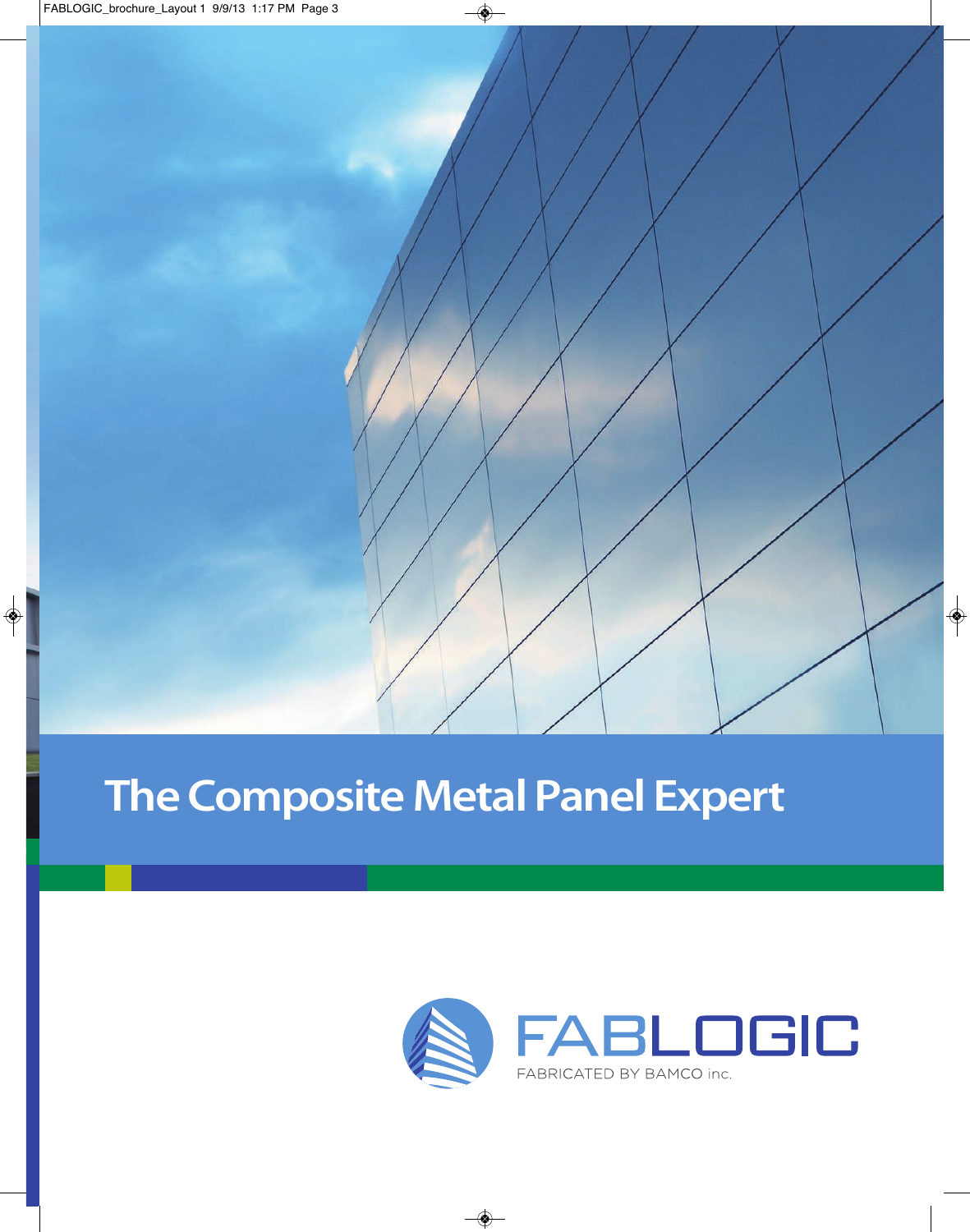Architectural metal wall panels have come a long way since their introduction nearly 50 years ago. Once dull and utilitarian, today's composite metal panels are sleek and elegant and can be built to fit virtually any construction need. they are also versatile and cost-effective, offering the performance and durability that modern designers, contractors, and owners demand in bringing building projects to life.

With the wide range in design and quality of today's composite metal panels, however, how can you determine whether you're getting superior value? How do you know which manufacturer will provide composite metal panel systems that are designed and fabricated to your high standards—this time and every time?

## **FABLOGIC Composite Metal Panel Systems**

**FABLOGIC™ is a contemporary line of composite metal panel systems for use in commercial, institutional, and residential construction throughout the United States. Employed in a variety of exterior and interior applications, FABLOGIC panels are built using stateof-the-art CAD design and the most advanced CNC routing technology. Unlike our competitors, we focus exclusively on the design and fabrication of composite metal panel systems,** 

**allowing us to offer some of the most innovative products on the market.** 

**In fact, we have been designing, engineering, and fabricating composite metal panel systems for 25 years. During that time, we've fine-tuned our processes, honed our skills, and implemented the highest manufacturing standards in the industry. Our customers have come to rely on the** 

**superior performance of every panel system we create. They turn to us time and again to meet their building needs because, quite simply, they know they can trust the consistency and quality of our products.**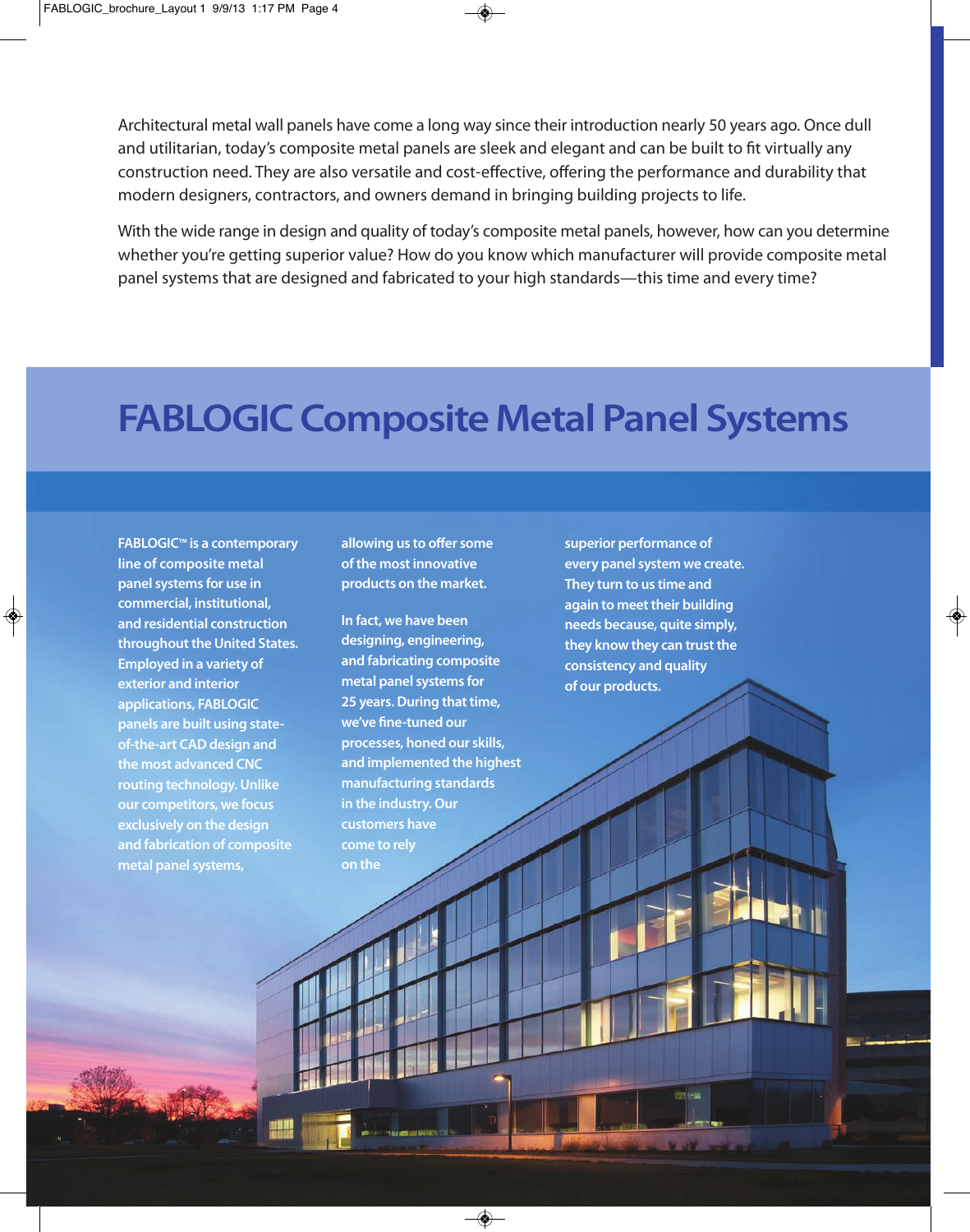

### **The FABLOGIC Advantage: Customer Satisfaction by Design**

FaBLoGic is manufactured by Bamco, inc., an award-winning leader in the design and fabrication of composite metal wall panel systems since 1986. Our ability to consistently design and produce state-of-the-art, environmentally responsible, user-friendly products results from quality-driven, customer-focused processes that are embedded throughout our organization. Our persistent focus on continuous improvement propels us toward our goal of 100% customer satisfaction and sets us apart from the competition.

#### exceptionaL pRoductS

FaBLoGic panels are built using the latest computer-aided design, manufacturing, delivery, and management systems to ensure that our customers receive the highest-quality products on time and on budget. Because our product line includes only composite metal panels, we can consistently provide superior products and services and the utmost in user-friendliness in every panel system we offer.

#### continuouS impRovement

We work hard to operate a quality-driven organization by taking a comprehensive approach to continuous improvement using Kaizen principles. The Japanese Kaizen philosophy of continuous incremental improvement focuses on both processes and results in an effort to reduce waste and improve efficiency. The Kaizen method is grounded in five primary elements—teamwork, personal discipline, improvement in morale, quality, and suggestions for improvement—and addresses the function and performance of everyone from top management to manufacturing line workers. This comprehensive approach allows us to continuously refine our manufacturing processes in order to consistently increase the quality of our products and services and enhance the experiences of our employees and customers. We believe that operating under Kaizen principles ultimately enables us to create better and more competitively priced products and is the key to our success.

#### SupeRioR SeRvice QuaLity

We believe that service defines character. so we work hard to provide the best service in the industry. Our integrated design, engineering, and fabrication team is on hand to offer technical assistance from project startup through completion, so customers can trust us to make their job run smoothly. customer satisfaction is our top priority, so we elicit customer feedback on every job we undertake in order to continuously improve our processes and products. in addition to maintaining clear lines of communication from start to finish, we use the latest software to track our progress and ensure that every job meets deadlines and is cost-effective for the customer.

#### Rep LocatoR SeRvice

We operate nationwide, providing design, engineering, estimating, and fabrication services with a highly skilled staff of engineers, project managers, and shop superintendents. our rep locator service makes it easy to find a knowledgeable, experienced sales representative in your area who can help you determine the best type of FaBLoGic panel for your building project needs.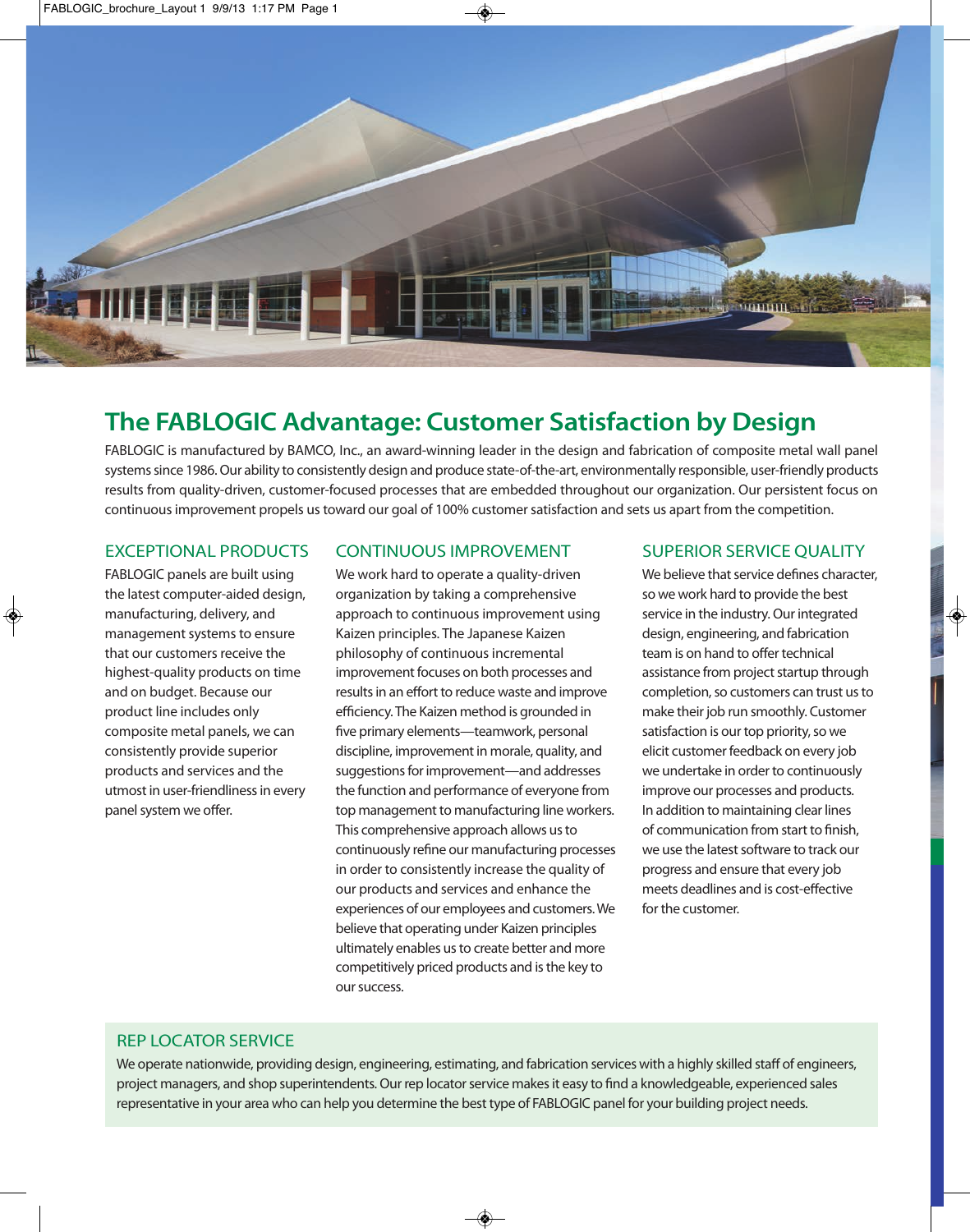





### **Built to the Highest Quality Standard**

Our team of top-notch engineers specializes in designing and manufacturing radius, perforated, and other complex panel shapes and designs. We use the latest technology to fabricate more than one million square feet of FABLOGIC paneling every year. all FaBLoGic panels are fabricated using Lean manufacturing principles to guarantee consistent quality. in addition, our systems are ASTM and AAMA tested and approved, guaranteeing a superior-quality product that withstands the test of time and reduces liability for our customers.

#### **✓ASTM E283-04**

Tests rate of air infiltration through exterior windows

#### **✓ASTM E331-00**

Tests water penetration of exterior windows, skylights, doors, and curtain walls by uniform static pressure difference

#### **✓ASTM E330-02**

Tests structural performance of exterior windows, skylights, doors, and curtain walls by uniform static pressure difference

#### **✓AAMA 508-07**

Tests structural performance of pressure-equalized rain screen cladding

### **Virtually Limitless Design Options**

When you choose FABLOGIC composite metal panels for your building project, your design options are bound only by your imagination. Our highperformance panels can be made in a host of custom colors, dimensions, textures, and finishes, from zinc, copper, and stainless steel to wood grain, simulated stone, and anodized finishes. other options include custom and radius shapes, insulated panels, integrated trim and flashings, and light gauge supports and furring. We partner with some of the most prestigious manufacturers of the latest-generation cladding materials, including alpolic by mitsubishi, Reynobond by alcoa, and alucobond by 3a, to provide design flexibility and lasting performance.

### **Convenient, Dependable, & Sustainable**

all FaBLoGic panels arrive at the jobsite fully fabricated and ready for installation, saving time and effort by eliminating the need for field fabrication and significantly limiting the possibility of costly and timeconsuming mistakes. By paying attention to the details throughout every phase of a project—from bidding to job completion—our customers know that we will provide a well-thought plan that leaves little room for error.

all FaBLoGic panels meet Leed (Leadership in Energy and Environmental Design) accreditation standards, which helps our customers earn points toward their project's Green Building rating—and ultimately LEED certification. Built to last, our weather-resistant panels are easy to clean and contribute to a healthier and more beautiful community.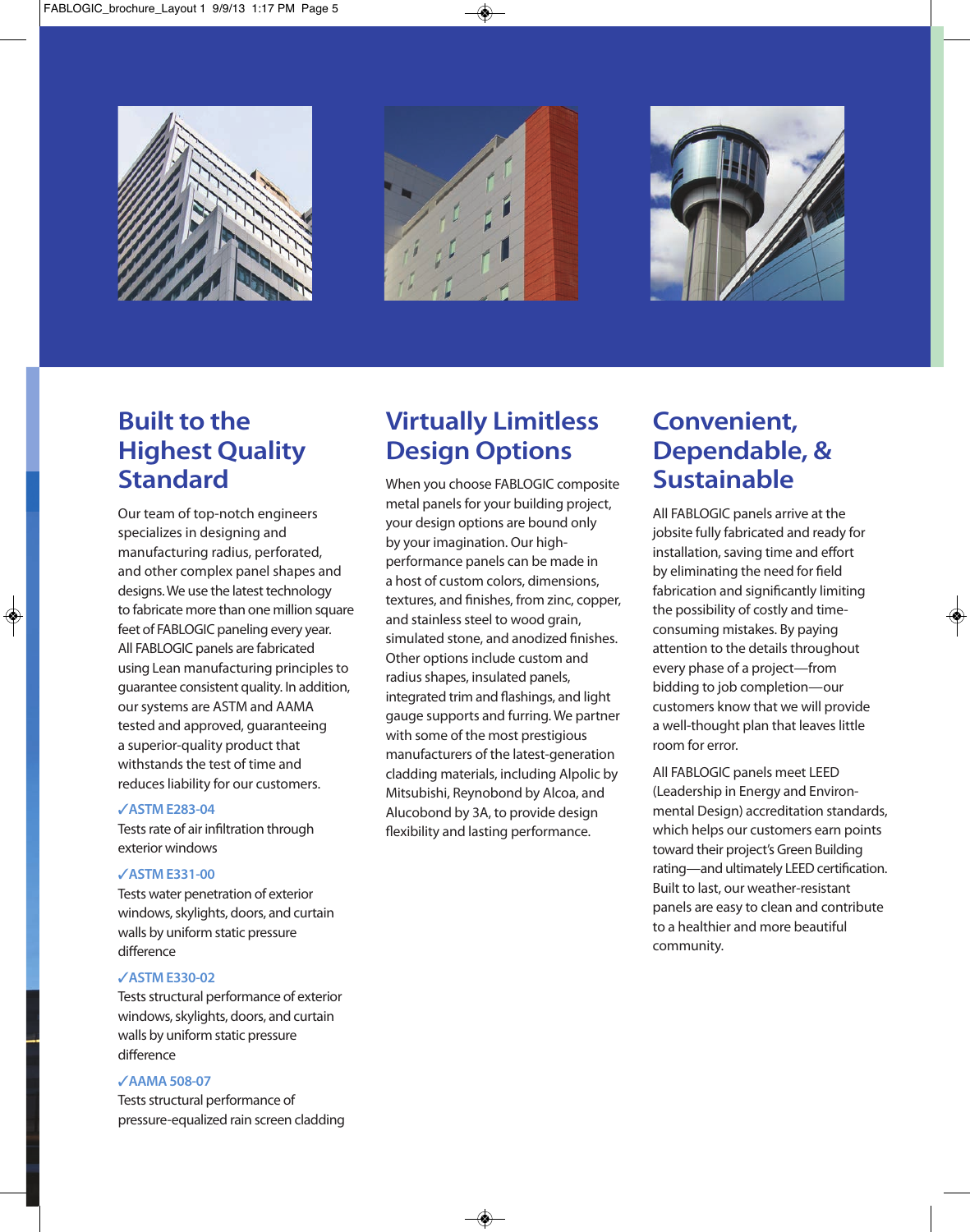### **The FABLOGIC Product Line**

The fact is that not all composite metal panels are created with the same high-quality material and expert workmanship. product consistency and quality are what make one composite metal panel manufacturer stand out from others. Being able to trust that your manufacturer will provide the highest-quality product for every single job is worth its weight in composite metal. While each of our FaBLoGic panel systems is unique, they share several characteristics:

- **■** Lightweight construction
- **■** Low maintenance
- Can be manufactured in complex and curved shapes
- Can be applied over a variety of substrates
- **■** High-performance system with guttering extrusions
- **■** comprised of 4- or 6-mm composite panel
- FR core material available to meet NFPA 285 multi-story fire testing per iBc 2009
- **■** Utilizes full-length interconnecting perimeter extrusions that reinforce the panel flanges and provide self-alignment of panels
- **■** Lengths up to 24' and widths up to 5'
- **■** can be rear insulated



### **C-500** WALL SYSTEM

our most economical panel system, c-500 is fabricated in a rout-andreturn method with a silicone caulk joint. Simplified extrusions provide for ease of installation.

- **■** Economically priced to meet tighter budgets
- **■** Simplistic design for ease of installation



### **G-500** WALL SYSTEM

This state-of-the-art system is fabricated in a rout-and-return method and uses recessed hard silicone gasket joinery. G-500 is a perfect match for projects that require close attention to condensation and water seepage where silicone caulk joinery is unacceptable.

- **■** maintenance-free, fade-free, silicone joint gasket
- **■** Recessed reveals



### **D-500** WALL SYSTEM

This lightweight, lowmaintenance system uses rain screen technology and can be fabricated in complex shapes and curves. Our composite panel joint filler offers versatility with optional joint sizes and accent colors.

- **■** High-tech appearance
- **■** Recessed composite panel joint filler
- **■** Rain screen principle
- **■** pressure equalized
- Optional joint sizes and accent colors



### **I-500** WALL SYSTEM

This latest-generation system uses internal gaskets to provide a fully weather-sealed system with the visual aesthetics of an open joint or rain screen system. No caulk or exterior gaskets are required.

- **■** pre-finished integral extruded joinery
- **■** Optional joint sizes and accent colors